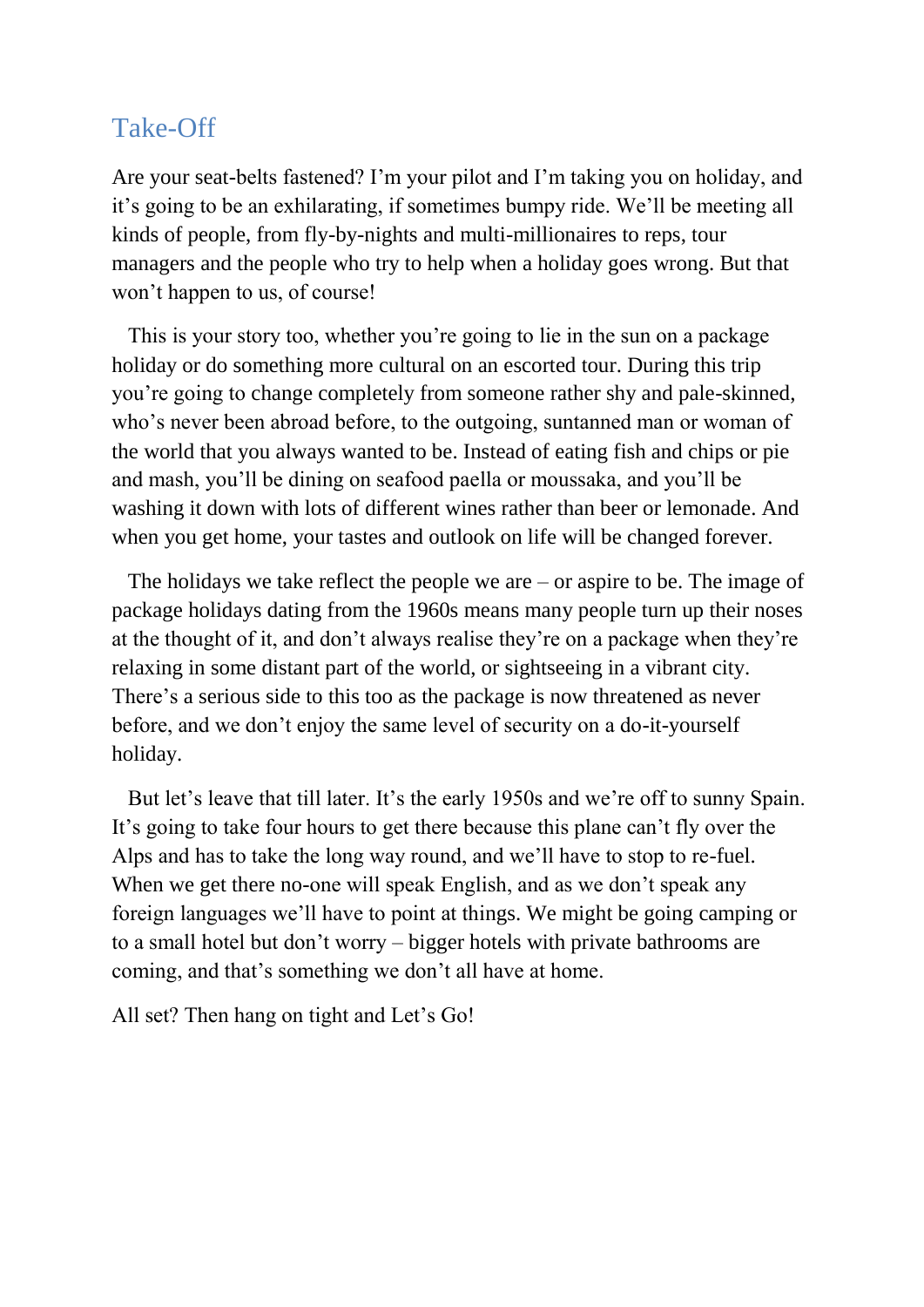# PART ONE: PACKAGE HOLIDAYS

# Chapter One

# 1950-1965: The Pioneers

How did package holidays get started? There are various claims to have been the first, but the most persuasive is by a Russian émigré called Vladimir Raitz who started Horizon Holidays in 1950. The attraction was not only sun … but meat. In the long years of austerity after the Second World War food rationing meant meat was off the menu on most days, unless you were on a Horizon holiday to a campsite in Corsica.

 Another of the pioneers, Travel Club of Upminster, chose Switzerland as its first post-war holiday destination in 1947 because it was a land of plenty. Its founder, Harry Chandler, wrote: 'I painted a glowing picture of what Switzerland was like – plenty of food, shops full of goods, virtually pre-war conditions and a complete contrast to England at that time with its shortages, electricity cuts and hard times.'

 But while Travel Club's customers faced a gruelling journey by cross-Channel ferry, and then by train through war-torn France, Horizon pioneered a concept that soon became the norm for package holiday operators. It chartered a series of weekly flights, with fixed holiday durations of seven or fourteen nights by the beach. Whether Raitz really was the first will probably never be known for sure, as Thomas Cook – which shied away from mass tourism until much later – had advertised an eight-week series of summer charter flights to Cannes in the South of France more than a decade earlier. Holiday prices including all meals were from £15/5/- (£15.25) staying at the Hotel Londres, about £900 in today's money. Even Thomas Cook can't be sure those flights actually operated, however. The year was 1939 and Europe was on the brink of war.

 The package holiday pioneers were a mixture of astute businessmen who spotted that air travel was about (literally) to take off, and amateurs who liked taking holidays themselves and rather fancied having a go at organising them. But whoever they were, the challenges were immense. There might have been plenty of aircraft around to charter, many of them converted from military use after the war. But a strict licensing regime was in place to protect airlines such as British European Airways (BEA), a predecessor of British Airways, which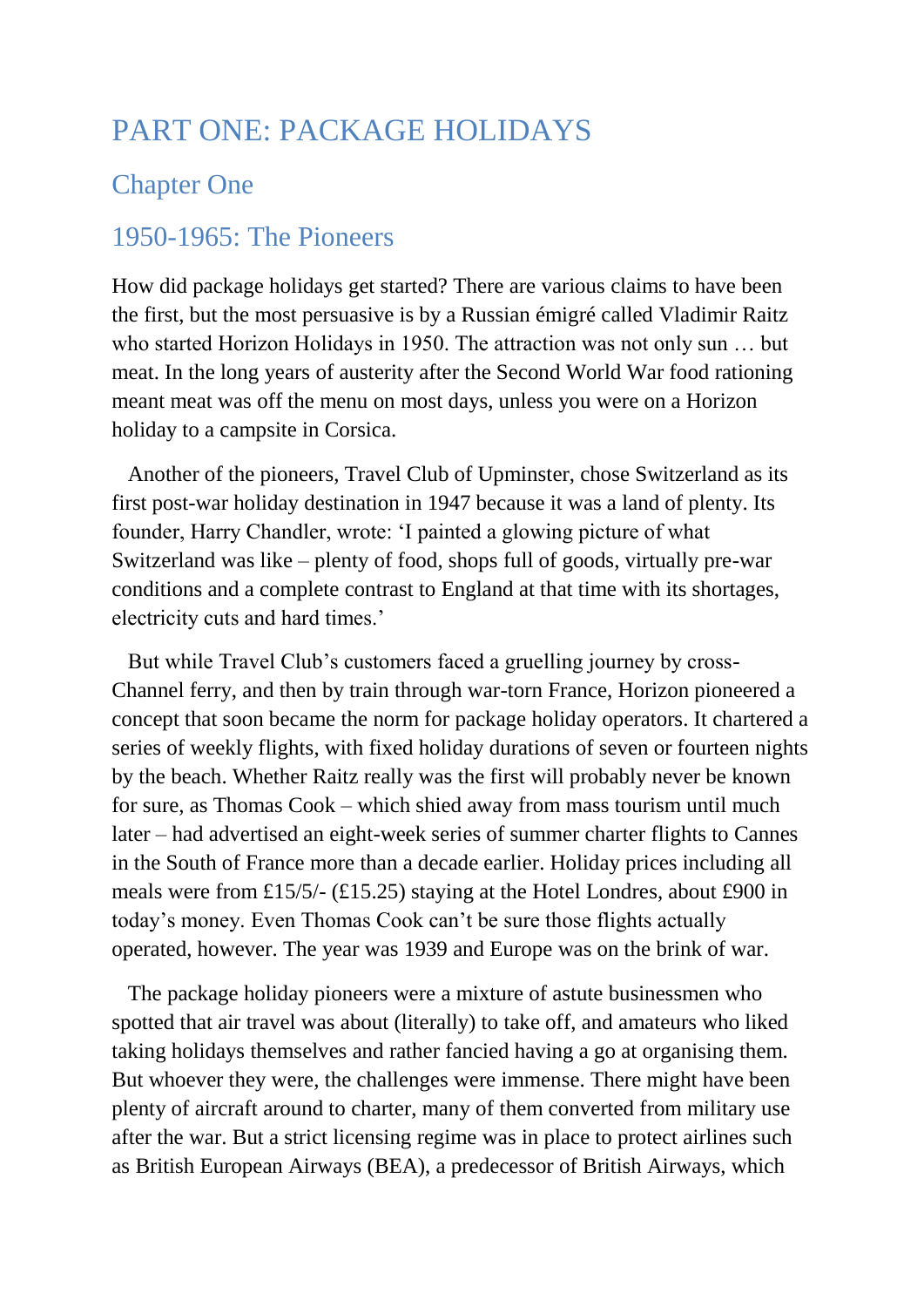operated regular scheduled flights. Air travel was a luxury and way beyond the pocket of the average person.

 But there was pent-up demand to travel abroad, as Britain's economic prospects started to improve and some people wanted to revisit the places they had served in during the war, or on National Service. Until now, the vast majority of people who went on holiday abroad went for the experience, to better their minds. A few wealthy people might have gone to the grand hotels of Europe to enjoy the sea or a few rounds of golf, but the idea of going abroad primarily to soak up the sun – with an adventure in food, drink and possibly romance thrown in – was beyond most people's pockets, and imaginations. People went to the British seaside for that, and Butlin's – whose first holiday camp opened at Skegness in 1936 – offered a kind of holiday package. But people often didn't see the sun, and the food and drink were the same dull fare as at home. As for romance, the saucy seaside postcard nudged, winked but often didn't deliver.

### *It stood on the tarmac at an angle of about 30 degrees, meaning anyone sitting towards the front faced a steep climb up the aisle.*

 Vladimir Raitz was working for the Reuters news agency in London, when his own holiday to Corsica in 1949 involved an almost 48-hour journey in each direction, by train through France then a six-hour ferry trip from Marseille to Calvi. He had the idea of setting up a holiday company but wanted a better experience for his customers – and that meant flying. But this was before the jet age, and larger aircraft that would transform the economics of holidays by air. The workhorse of the skies was the Douglas DC-3, later known as the Dakota, which first entered service in 1936. It stood on the tarmac at an angle of about 30 degrees, meaning anyone sitting towards the front faced a steep climb up the aisle from the door at the rear – enough to make some passengers feel sick even before getting airborne! Raitz saw an opportunity, but he hadn't reckoned with officialdom.

 The licensing rules stated that package holidays could not be sold for less than the normal return air fare, which was £70 to Nice in the South of France, the nearest airport to Corsica served by BEA. Horizon wanted to charge less than half that, £32/10/- (£32.50) for a week all-in  $(£1,025)$  in today's money), including camping, all meals and unlimited wine – a stark example of how expensive air travel was in 1950. The licensing authorities said no, but in the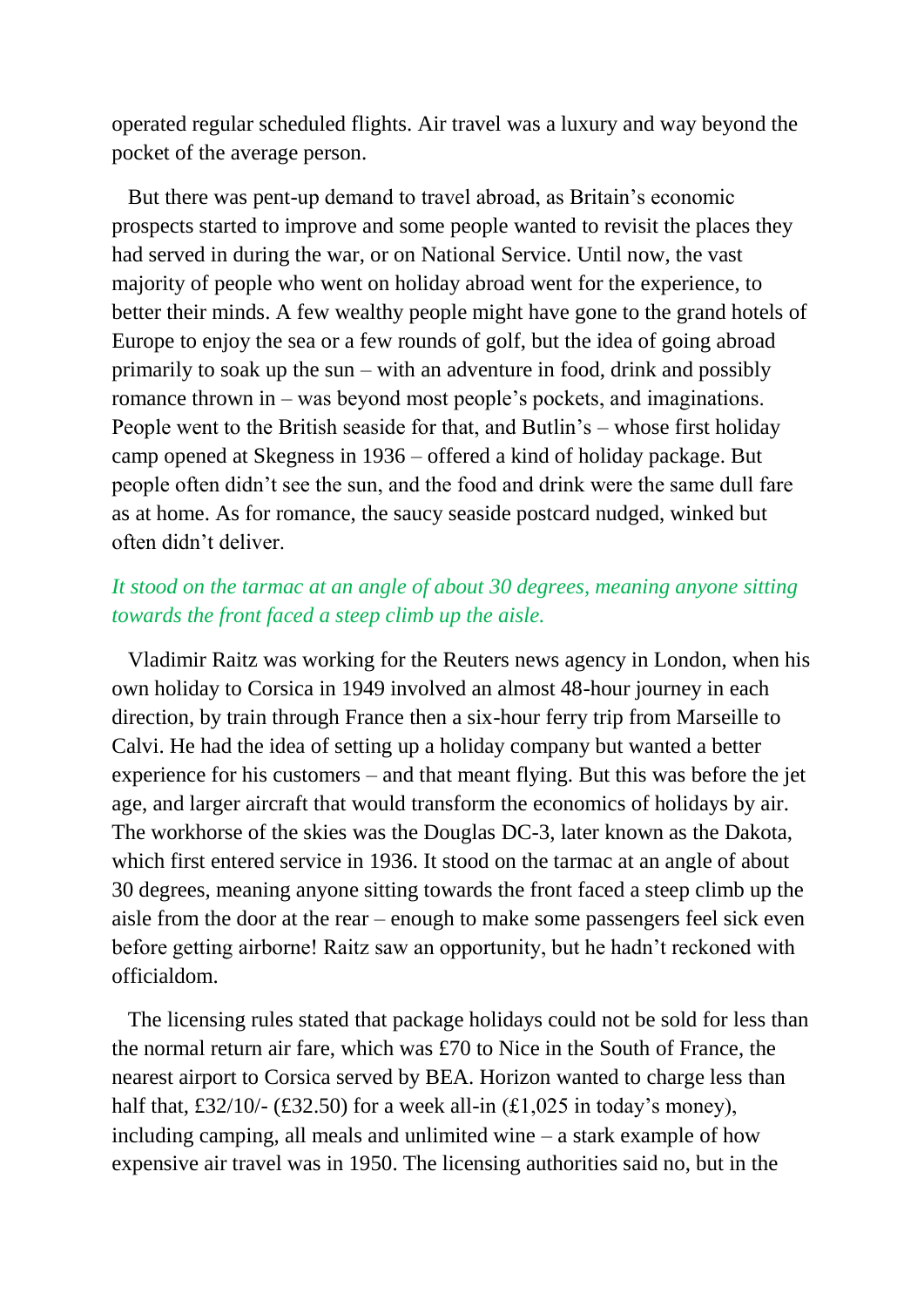end it agreed as long as Horizon sold only to members of a club, in this case students and teachers.

 Horizon's first flight took off in May 1950, with a target of 350 passengers to break even during sixteen weekly flights. With a top speed of 170 mph, the trusty DC-3 reached Lyon in three hours where it had to refuel. Six hours after leaving Gatwick – 'there was hardly another plane on the tarmac', Raitz related – the group arrived in Calvi to be greeted by the municipal band. He may not have realised it at the time, but the package holiday age had begun.

 Why would people who could afford to travel by air in these early days want to stay in a campsite rather than a hotel – with only a 'primitive open air dining room' and sanitary block? Cost was one consideration, but another was that there were few affordable hotels of good standard in coastal resorts. Raitz had also checked out Mallorca, which would soon become a mainstay of the package holiday business, but found only a few old hotels and deserted beaches. Corsica it was, then, and Horizon's first holidaymakers had a great time although the company lost money in the first season.

 By 1952 the red tape had been eased, the students and teachers restriction no longer applied, and the stage was set for growth not only by Horizon, but some of the larger travel companies of the time. But the restriction on package holiday prices not undercutting the regular air fare remained for about twenty years, as state-owned airlines were protected by their governments. In 1952 Horizon started flying to Mallorca despite objections from BEA, and by the end of 1953 it had made enough money to contemplate serious expansion with flights added to the Costa Brava in northern Spain, and Sardinia, with many other destinations under consideration. 'When I went to Menorca there was just one hotel,' recalled Raitz. 'When I first went to Benidorm there was just one hotel owned by the Mayor – everything was virgin territory.'

 Thomas Cook was well established but its main focus was escorted tours, air, rail and sea tickets, and foreign currency. Other major travel companies of that time included Sir Henry Lunn and the Polytechnic Touring Association, which could both could trace their roots to the nineteenth century as organisers of travel for health, sport and education. When they merged in the 1960s to create Lunn Poly, it established a name that lasted half a century as the largest chain of retail travel agents in the 1980s and 1990s.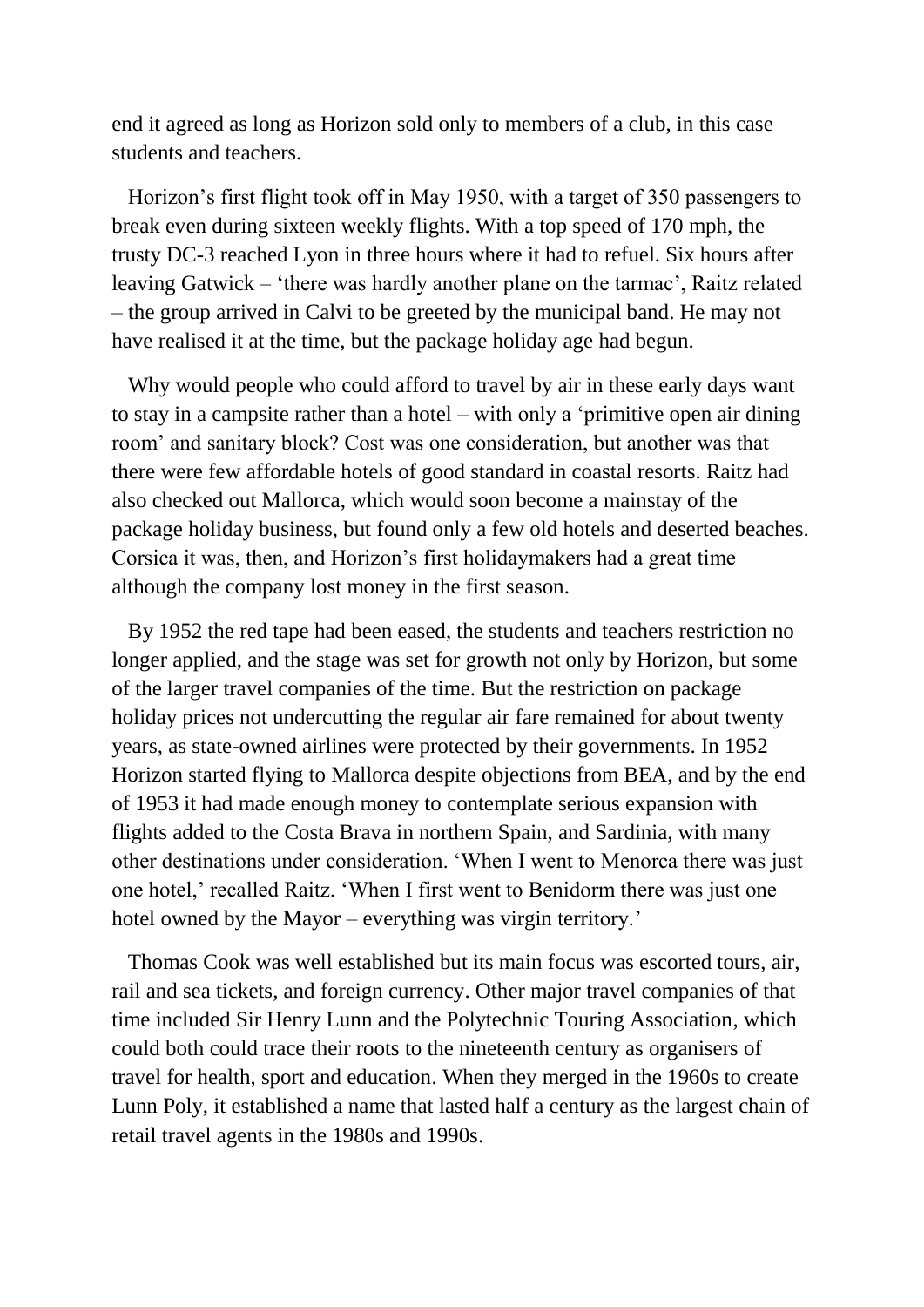In 1953 a major new competitor to Horizon emerged, to focus on beach holidays as well as escorted tours. Universal Sky Tours, later simply Skytours, fought many battles with the licensing authorities, and had to fly to Mallorca via Maastricht in Holland, with some other flights operating from Blackbushe airport in Hampshire so not to compete in BEA's catchment area around London. The founder of Universal Sky Tours was a mercurial character called Ted Langton, who had made his name running coach tours before the war and now wanted to take advantage of the many aircraft available for charter.

#### *'The age of mass holiday travel by air was dawning.'*

 Those early charter flights were often hair-raising, with safety concerns meaning that some airlines were stripped of their operating licences. Delays caused by faulty equipment were commonplace, and accidents occurred although few were fatal. Noisy, unpressurised aircraft such as the DC-3 offered a very uncomfortable ride in bad weather and could not fly at high altitude, meaning they had to go 'the long way round' to avoid the Alps. When the pressurised, 32-seat Vickers Viscount aircraft was introduced in 1953, powered by turboprop rather than piston engines, Harry Chandler's Travel Club of Upminster switched from rail tours to flying. 'I was able to write in my brochure lyrical accounts of travelling on a Viscount, describing how you could actually balance a halfpenny on the table in front of you as the aircraft sped through the skies at 300 mph,' he wrote. 'Such simple explanations as this, I felt sure, convinced many people that flying was comfortable and safe. The age of mass holiday travel by air was dawning.'

 Travel Club was still focusing on mountain resorts rather than sunshine holidays, booking passengers on scheduled airlines such as BEA, Air France and Swissair rather than taking on the much greater risk of chartering its own flights. Its first charter, with Swissair, came in 1956 – allowing a dramatic cut in prices, but risking financial collapse if the holidays failed to sell.

 'We had forty-four seats on the aircraft, a 44-seater coach to carry out the transfer from Basle to Seefeld, and eighty-eight beds in the Hotel Karwendelhof,' recalled Chandler. 'With a combination like that, anything over a 90 per cent load factor meant that we could not fail. We did not fail, and I decided then and there that charter flights were, to quote Lord Thomson, a "licence to print money".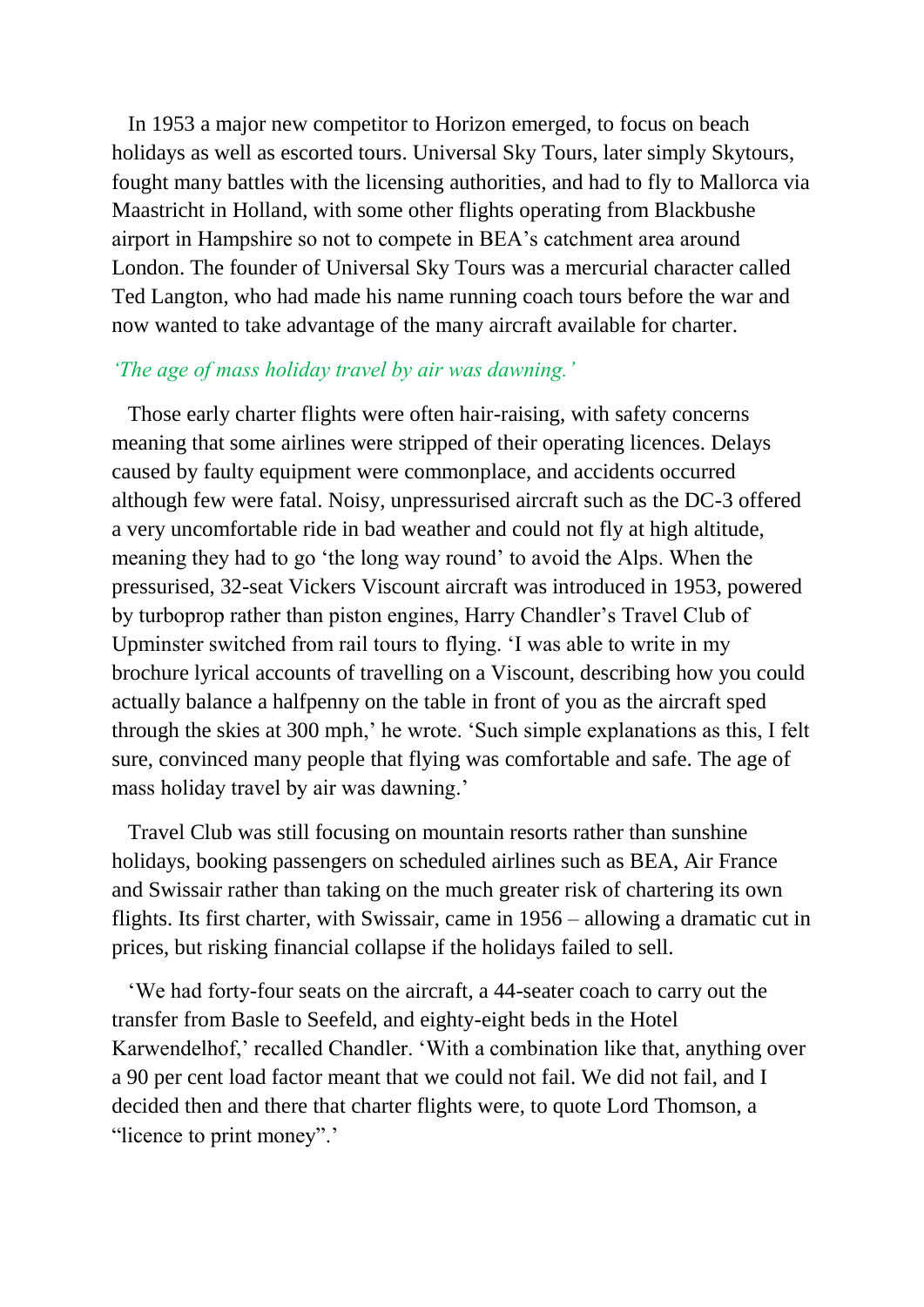Expansion to Italy and Spain followed, and in 1960 Chandler took another big step forward and claimed a travel industry 'first' by chartering a jet aircraft – an Air France Caravelle. The French-built aircraft was faster than turboprops and could carry eighty passengers, and Travel Club squeezed two daily return flights out of it – from Heathrow to Basle and later from Heathrow to Perpignan. Flights were on Saturdays, when the aircraft would otherwise have been idle, so prices were keen. This established another pattern which tour operators used for decades, while today low-cost airlines can often squeeze in three return trips.

 Few tour operators relied only on sunshine holidays, one reason being a shortage of hotels and another being that many people also wanted to fly to enjoy mountain resorts and cultural tours. When another new company, called appropriately Wings, was set up by the Ramblers Association in 1956, it hedged its bets. It sold holidays to resorts in the Alps, plus coach tours of Spain and Italy, in addition to the sunshine resorts of Palma, Mallorca and Laiguelia in Italy.

#### **Eyewitness: Stewart Wild**

He first came to Clarksons Tours during school holidays in 1959 as a 16-yearold office boy, joining full-time in 1968. He was a director by the time of Clarksons' catastrophic collapse in 1974, and later joined a management team for American Express tour operations.

*'Clarksons started as a respected shipbroker and air freight company, but then it was asked to arrange an air charter to the World's Fair in Brussels in 1958 where people had a great day out for £5, flying in a DC-3 from Southend to Ostend. Tom Gullick had joined the company from the Navy when he was twenty-seven, and by 1960 he was operating day and weekend trips by air for groups to the Dutch bulbfields, Paris and the Rhine Valley. 1964 was our first summer operating to Spain and I worked as a rep. Clients paid 27 guineas (£28.35) for a week's full board at the Centrico Hotel in Calella, Costa Dorada, but flew only as far as Clermont Ferrand in France on a 40-seat Viking operated by Autair. Passengers then faced an overnight coach trip to Narbonne in the south of France for an early breakfast, where we met passengers coming home from Spain and swapped over all the luggage. It then took five hours on country roads in a Spanish coach across the border to Calella. The overall journey time from Luton airport to the hotel by plane and coach was not far short of twenty-four hours, but passengers never complained.*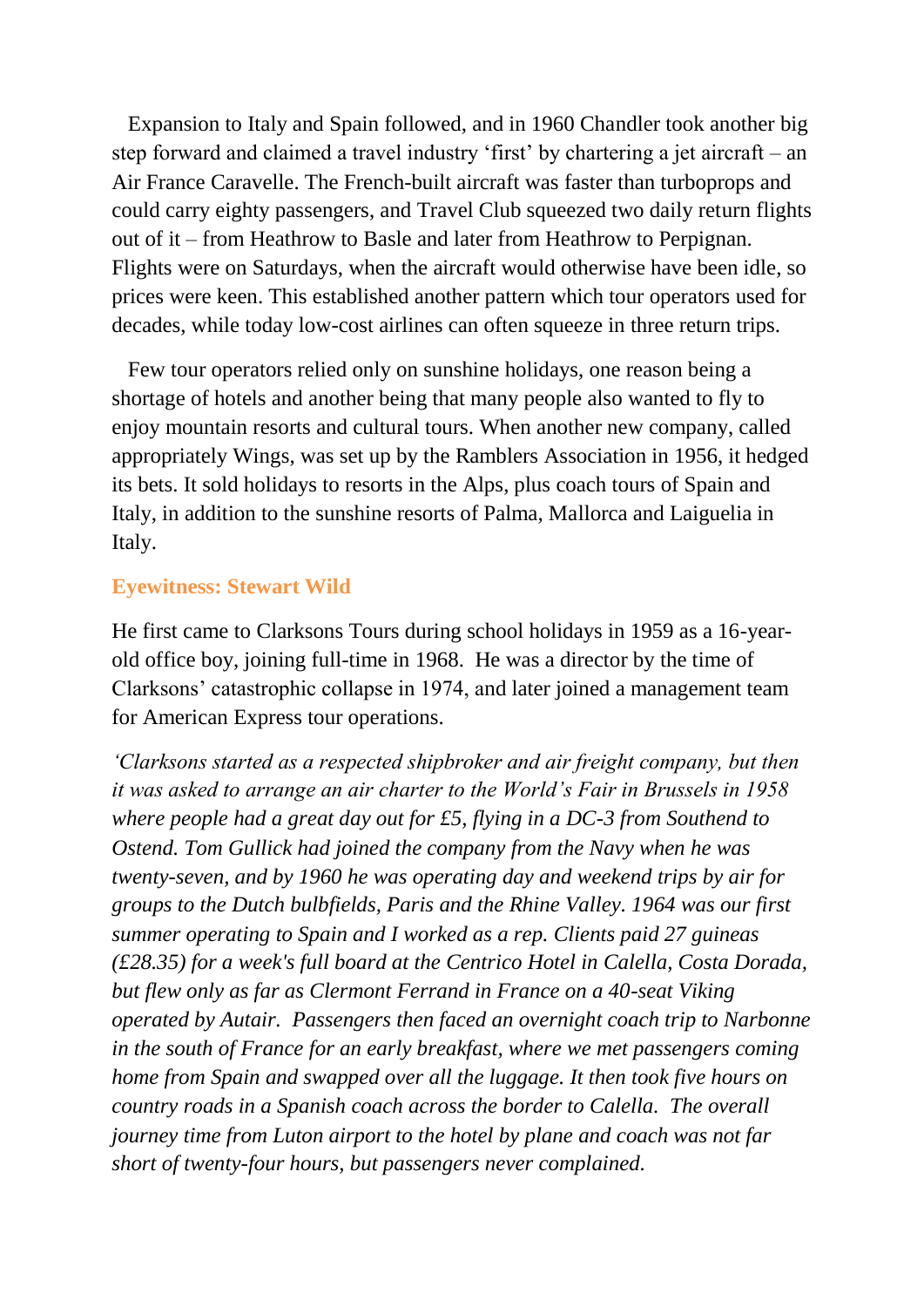*'Tom Gullick's philosophy was to research what people were prepared to pay, and make the costs fit to offer unbeatable value. He would say to a hotel: "If you give me a low-price deal, I will guarantee that your beds are always full and extend your season as well." Our customers were generally young singles and couples without children, and for many it was their first holiday abroad.*

 *'That same year, 1964, Tom sent me on a scouting mission to Mallorca. My job was to see what was going on in Arenal – which tour operators were using which hotels, and how successful they were. I was there the day that Fiesta Tours went bust – people were sitting on their suitcases in their hotel lobby wondering who was going to help them. Package holidays made foreign travel very affordable and brought that experience to the masses at a time when few people spoke a foreign language, and few Europeans spoke English. But there wasn't any protection when a company like Fiesta went bust, and this was the start of legislation and co-operation among tour operators to protect customers' money and safeguard the reputation of the industry.'*

 Companies such as Wings grew rapidly despite the continuing licensing restrictions. In its second season, 1957, Wings had to put a leaflet into its brochure announcing the cancellation of holidays to Portugal because BEA had objected. Wings had planned two-week holidays costing 49 guineas (£51.45). BEA's return fare to Lisbon, not including any hotels or meals, was £54/18/- (£54.90 –about £1,225 in today's money.) Inevitably, however, the scheduled airlines hit back. By 1959 BEA was offering seat prices on less busy Viscount flights that could match charter prices, with none of the risk faced by travel firms chartering their own aircraft. On the other hand, charter flights became more comfortable and reliable as aircraft such as Viscounts, Britannias, DC-6s and DC-7s were retired by national airlines in favour of the latest models, joining charter fleets. But even aircraft such as these were small and slow compared to what was coming only a decade later. The 75-seat DC-6, for example, took five hours to reach Palma, Mallorca including a technical stop en route.

 Spain did not dominate the package holiday business until the 1960s, and charters were hopping all over the Mediterranean to places including Sardinia, Perpignan (South of France) and Tangier in Morocco. The allure of some places was so great that people would travel a long way overland to get there, either all the way from England or from the nearest airport on the Continent. One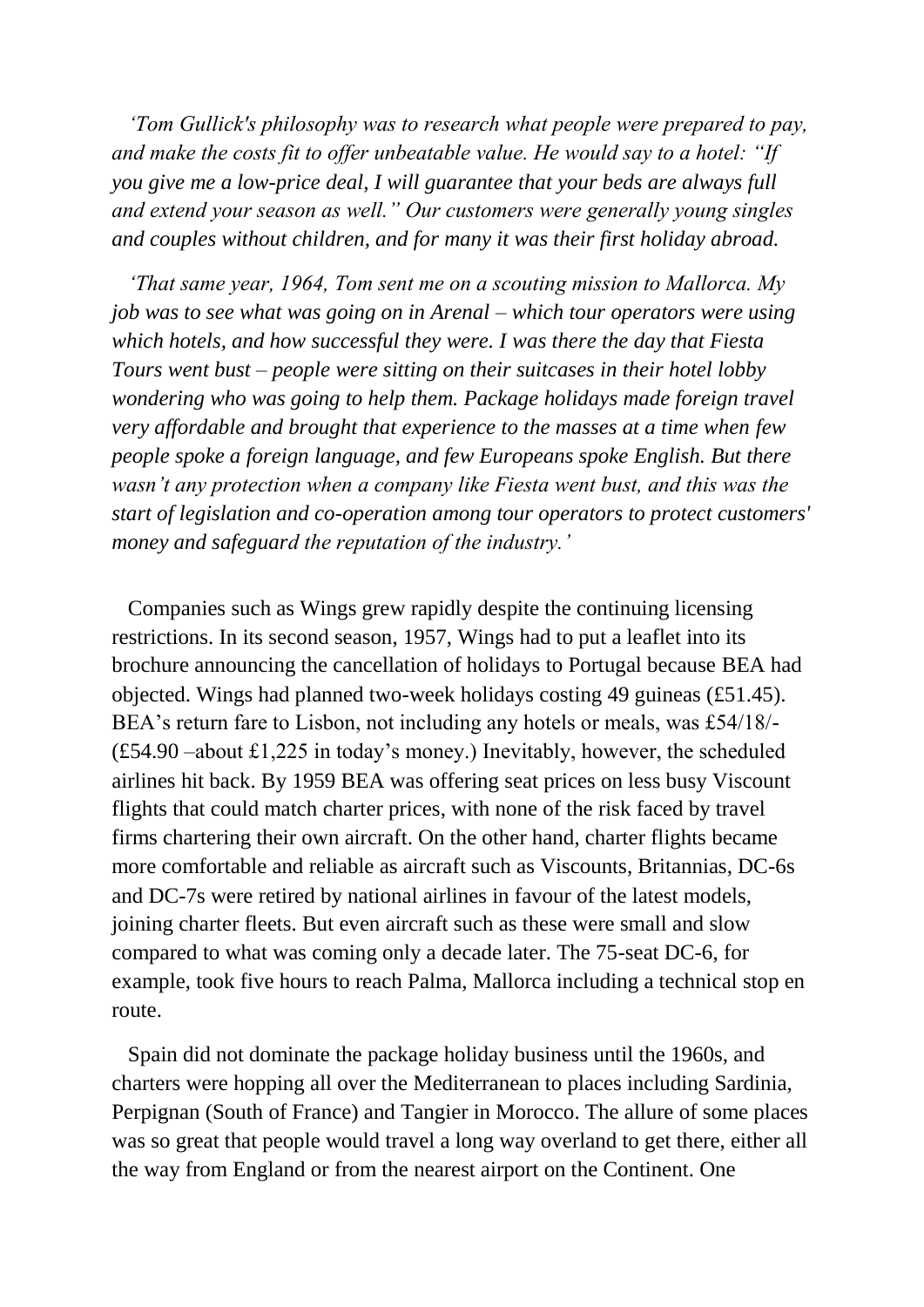example was the Istrian coast, now in Croatia but then in Communist Yugoslavia (also see Chapter Six).

 Christopher Lord's first job in travel was as a Wings rep in Lovran, along this coastline, in 1956. He had finished National Service and got the travel bug, while his brother Basil was a rep working for another company, Swans, just up the coast in Opatija. To get there and back involved a three-night train journey in each direction, but the following year, with a third brother called Stephen, they took a holiday in Opatija and planned their own tour operation, Lord Brothers.

### *'We ran two-week holidays costing 48 guineas (£50.40) from a grand sounding address at Warwick House, Wimbledon. In fact it was our council flat.'*

'Italy was the major holiday destination at that time, as Spain hadn't got off the ground and France was too expensive,' recalls Christopher Lord. 'Our first customers were professional people, as we advertised exclusively in the *Sunday Times*. Yugoslavia was unbelievably cheap with good food and wine, and interesting excursions. I was dazzled by the place – the sights, the sounds and the smells. It was 1958, and we ran two-week holidays costing 48 guineas (£50.40) from a grand sounding address at Warwick House, Wimbledon. In fact it was our council flat.'

 But instead of the arduous train journey, Lord Brothers chartered a DC-3 from Blackbushe airport to Graz in Austria, with the final leg by coach still taking twelve hours. 'It was all part of the fun in those days, but of course it wouldn't be acceptable now,' says Lord. 'Even the flight to Graz took five hours, nonstop if you were lucky but depending on tail winds.'

 Another boost to tour operators at around this time was an increase in the overseas travel allowance from £10 to £25, with the cost of hotels, meals and resort transfers having to be accounted for on the infamous V Form. Currency restrictions, imposed after the war in a bid to redress the UK's Balance of Payments deficit, lasted until the late 1970s but were gradually eased. The licensing regime was also eased when the Air Transport Licensing Board started work in 1961, still protecting scheduled airlines but with a more liberal attitude. Britain was increasingly prosperous, with TVs starting to appear in living rooms and the war becoming a distant memory. In one of the most quoted political speeches of modern times, Prime Minister Harold Macmillan claimed in 1957 that 'most of our people have never had it so good'.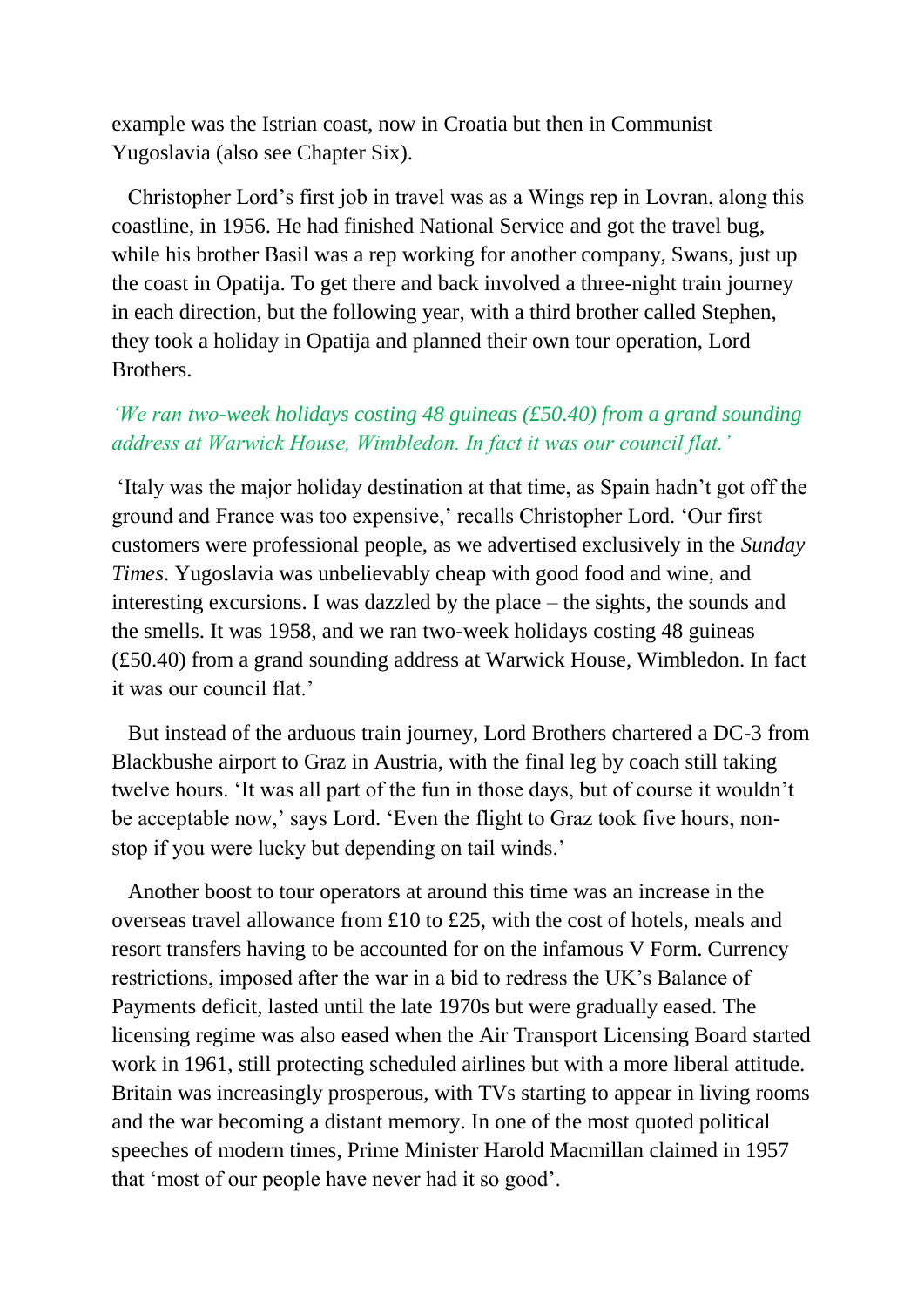'Our major competitors were Wings, Horizon and Yugotours, but on a personal level we were all very friendly and often shared charter flights,' continues Lord. 'Vladimir Raitz, and Ernest Welsman of Wings, were honourable men who didn't resent competition, and would even give us advice. There was more than enough demand for all of us to do well. By 1961, when we were also selling holidays to Italy, Spain, France and Greece, Lord Brothers was profitable and people had the impression we were wealthy young men. But when customers started turning up and looking askance at our council flat, we decided we had to open an office and that was in Regent Street.'

 By then it was chartering Viscount aircraft from British United Airways, run by Freddie Laker who became a household name in the 1970s when he launched cheap transatlantic flights called Skytrain. Laker started as an aircraft trader who made money during the Berlin airlift of 1948-49, and also operated the Channel Air Bridge carrying drivers and their cars to the Continent. Eventually Laker was to take over Lord Brothers, but the brothers ran it for ten years.

 'By 1960 we had a licence to print money, as we had so much cash on deposit with people paying us twelve weeks in advance, when we didn't have to pay the airline or hotels until close to departure,' says Lord. 'The hotels were glad of our business, and our clients tipped well. Our first flights to Mallorca were in 1960, and word spread quickly that it was an unspoilt holiday paradise. There weren't enough hotels, but as we had so much cash we started paying people up-front to get more hotels built.'

### *The word gay had nothing to do with sexual orientation in those days, and when companies such as Lord Brothers stated in their brochures that 'Opatija is always very gay at night', they meant it was lively.*

 Other tour operators with equally modest beginnings included Gaytours, soon to become big out of Manchester, a Blackpool company whose niche was organising end-of-season holidays for the town's legions of seaside landladies, who were flush with cash by September. The word gay had nothing to do with sexual orientation in those days, and when companies such as Lord Brothers stated in their brochures that 'Opatija is always very gay at night', they meant it was lively.

 Some idea of the heady excitement of that era comes in *Unfinished Journey*, the autobiography of another package holiday pioneer, Aubrey Morris (1919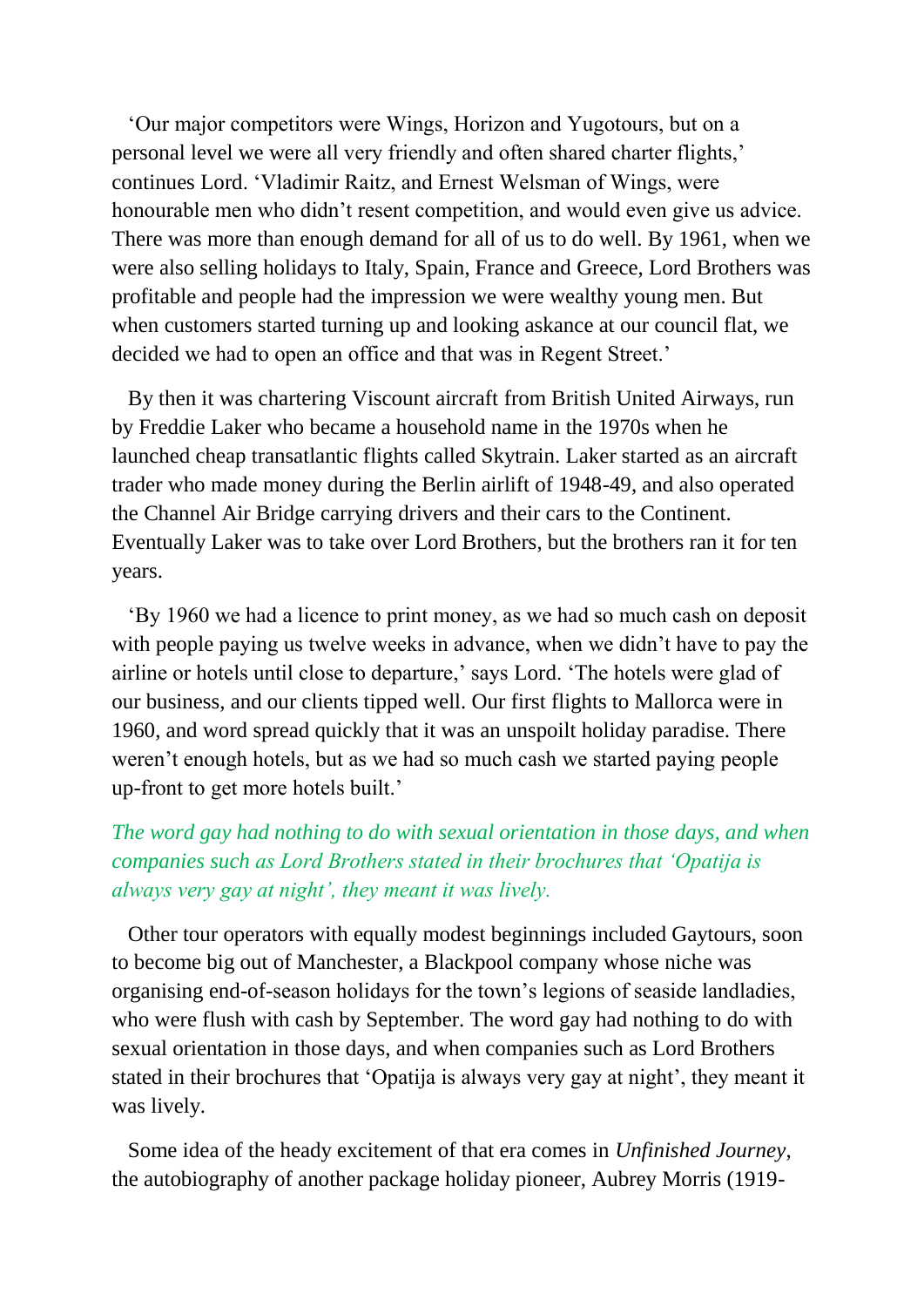2008), a London taxi driver whose love of travel started when he took his cab on holiday to France and Italy. The man who would become the first boss of Thomson Holidays left school at fourteen and was a lifelong Socialist, witnessing the infamous 'Battle of Cable Street' in London's East End in 1936, when 300,000 protestors turned back a march by Sir Oswald Mosley's British Union of Fascists.

 In 1956 he set up Riviera Holidays, offering rail-based packages to the South of France. He knew nothing about the travel business and retained his cab driver's badge, selling mainly to other drivers and social clubs. But he learned that the vast majority of bookings were taken in the three weeks after Christmas, and one day in late December 1958 he was driving his cab down Piccadilly in London at five in the morning, when he saw a queue outside the Universal Sky Tours office.

 'I was amazed; it was just after 5 a.m. but already there was a queue of people stretching around the block and further, waiting for the office to open at 9 a.m,' he recalled. 'Excited, I drove down to Wilton Street by Victoria station where I saw a similar group of people waiting for Martin Rooks (another pioneering company) to start taking bookings. Eventually I worked my way back towards our office to find no queue, just one lady with a copy of our leaflet and a deposit. I dealt with the booking and sat there all morning receiving neither a phone call nor a visit. And, into the bargain, I lost a valuable day's work! It was a disaster.'

 Little did he know that Riviera would soon become a competitor to Universal Sky Tours, and that the two would become the first tour operators bought by media conglomerate Thomson in 1965. Riviera developed a niche organising trips for fans of Tottenham Hotspur to watch their team play in Europe, but by 1961 it started selling package holidays. It soon abandoned its South of France roots to concentrate on Italy, mainly the Adriatic resorts of Rimini and Cattolica.

 Other companies that started packages by air and coach in the early 1960s included Global and Cosmos, while Leroy Tours started in the 1950s. Lewis Leroy, known as 'the man in the beret', owned a hotel in Dover where coach groups would stay before joining a ferry, and the chef knew how to cook only one dish on the menu as no-one ever stayed more than one night! But none of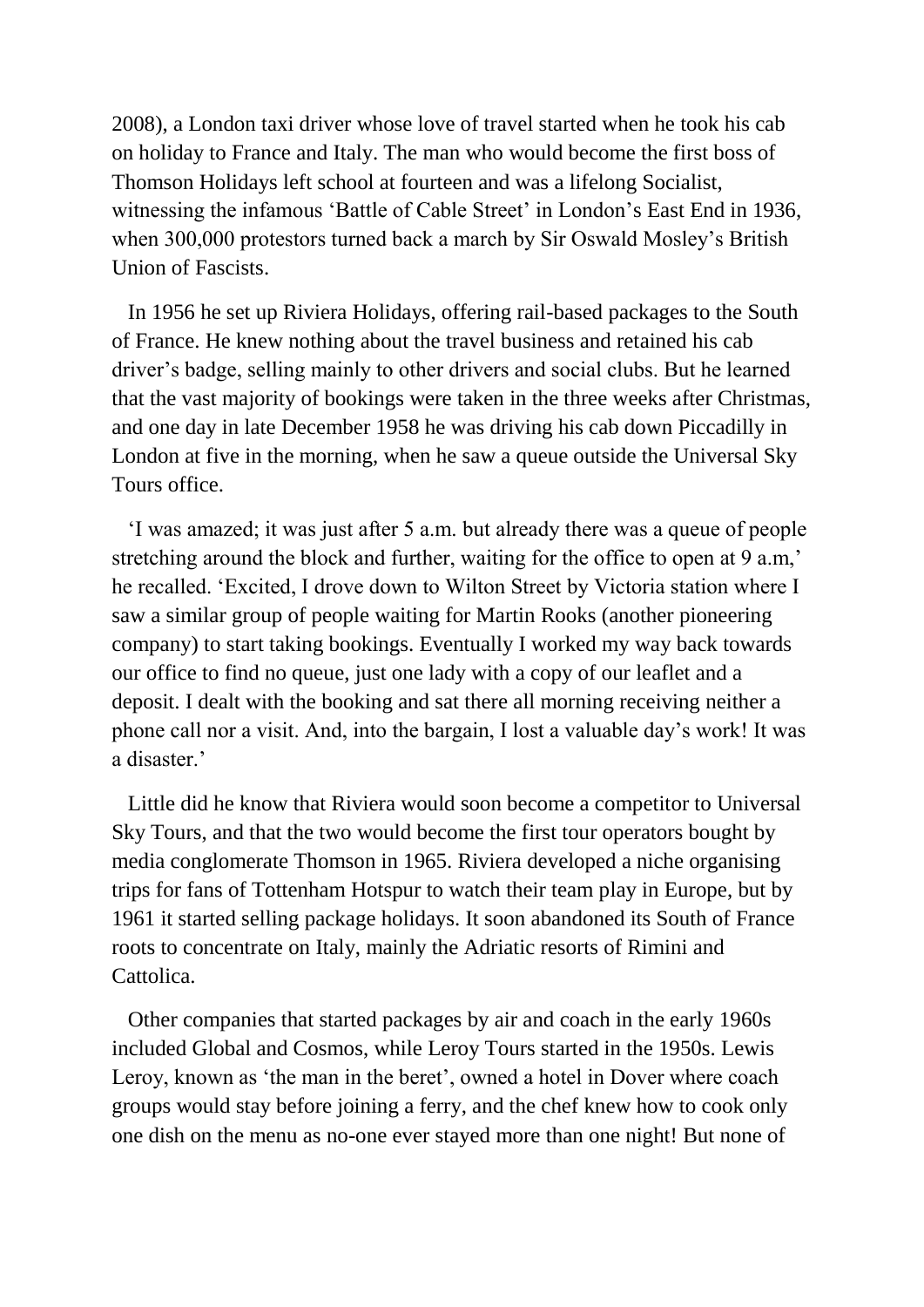these companies was as big as 'Captain' Ted Langton's Universal Sky Tours which had grown rapidly by 1960, challenging Horizon as market leader.

 Morris describes Langton as 'the archetypal buccaneering entrepreneur', the most influential and innovative of his era. In 1962 Langton set up his own charter airline, Euravia, buying 97-seat Constellation aircraft and basing them at Luton airport, a ground-breaking move at that time. By 1964 he had replaced them with Britannia 102s, known as the 'whispering giants'. Britannias were now being retired by scheduled airlines in favour of jets, and when available to charter airlines they brought further economies of scale to drive down holiday prices. Euravia then took the name Britannia, later becoming the UK's leading charter airline, the name lasting for over forty years. Universal Sky Tours built its own hotels including the Arenal Park in Mallorca, and invested in others such as the 900-bed Taurus Park on the Costa Brava, one of the first giant holiday hotels.

#### Eyewitness: James McWilliam

He set up Dixon Travel in Glasgow in 1952 and helped create Caledonian Airways. McWilliam turned 100 in 2014.

*'I grew quickly by arranging coach tours to Blackpool and around Scotland, at a time when no-one owned a car. Ostend was considered a faraway place and that was the first foreign holiday I organised. As a travel agent I started booking flights to America and Canada, as people were emigrating from the Greenock and Port Glasgow areas in droves.*

 *'By the 1970s package holidays had become very popular and I took over a company called Sunseeker, and I also had a partnership with Vale of Leven Travel Agency for a tour operation called Volta Dixon. We operated some of the first holiday flights to the Mediterranean from Edinburgh and Aberdeen, whereas Thomson Holidays was well established in Glasgow. Edinburgh wasn't interested in holiday flights at first, while Aberdeen, despite the oil boom, didn't even have Customs or security. I was told I was mad to start selling Mallorca from Aberdeen, but it worked.*

 *'I also brought people into Scotland from the US on an airline called British Eagle, and in 1961 I met a pilot called Adam Thomson who wanted to set up a Scottish airline with a Scottish bank account. I took him unannounced to the Royal Bank of Scotland and told them we wanted to start an international*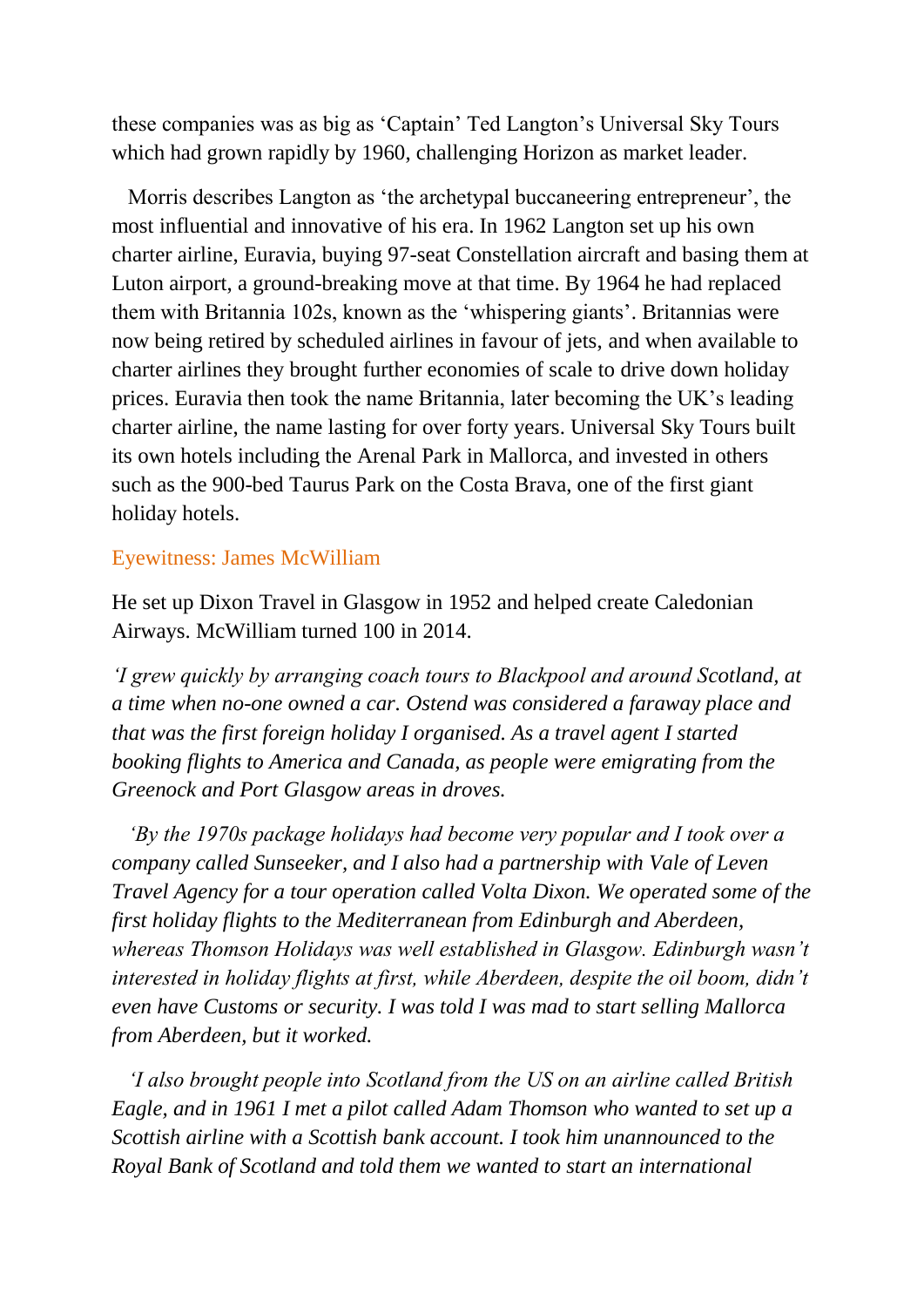*airline. They looked at us incredulously but told us to draw up a business plan, and we went back later that day where I put in £60 to form the company, and that's how Caledonian Airways started. Lots of local traders chipped in and we soon had £4,000. Our first flight was from Prestwick and I was involved in that airline for more than twenty years.*

*In 1970 we took over British United to become British Caledonian, the largest independent airline in Britain, and we acquired a tour operation called Blue Sky and some resort hotels including two in Cala Millor, Mallorca. Gatwick became its main base and we fed a lot of traffic into Gatwick from Scotland. British Caledonian retained its Scottish identity right up until 1987 when it was taken over by British Airways.'*

 Despite larger aircraft such as the Britannia, flying was still very expensive – especially at weekends, when most people wanted to travel, as fixed one- or two-week holiday periods used to be the norm in most jobs. As late as 1962, Swans was advertising rail travel to countries as far away as Spain and prices for Mallorca make an interesting comparison. Two-week holidays by air cost from £40/14/- (£40.70), but increased to £43/14/- (£43.85) at weekends. The equivalent holiday by rail cost from £30/16/6d (£30.82 $\frac{1}{2}$ ), but you spent only ten rather than fourteen nights in your hotel as it took nearly forty-eight hours in each direction to get to and from Mallorca!

## 'At seven thirty in the evening some half a dozen German men were blocking the doors to the dining room, and were actually manhandling the British clients away.'

 The British weren't the only ones starting to colonise parts of Spain. Even back then some resorts were developed to cater for British tastes while others concentrated on Germans or Scandinavians, who were also keen to escape the northern European climate. But when the British and Germans were mixed up in the same hotel there could be trouble, with memories of the war all too keen for some people. Vincent Cobb, who worked for Gaytours, witnessed this himself when investigating complaints that the well-organised Germans were 'posting sentries' at the dining room door. 'It did not take long for fights to break out, despite warnings from us to the hoteliers,' he wrote in *The Package Tour Industry*. 'At seven thirty in the evening some half a dozen German men were blocking the doors to the dining room, and were actually manhandling the British clients away. Suddenly the Brits reacted and a fight broke out. It was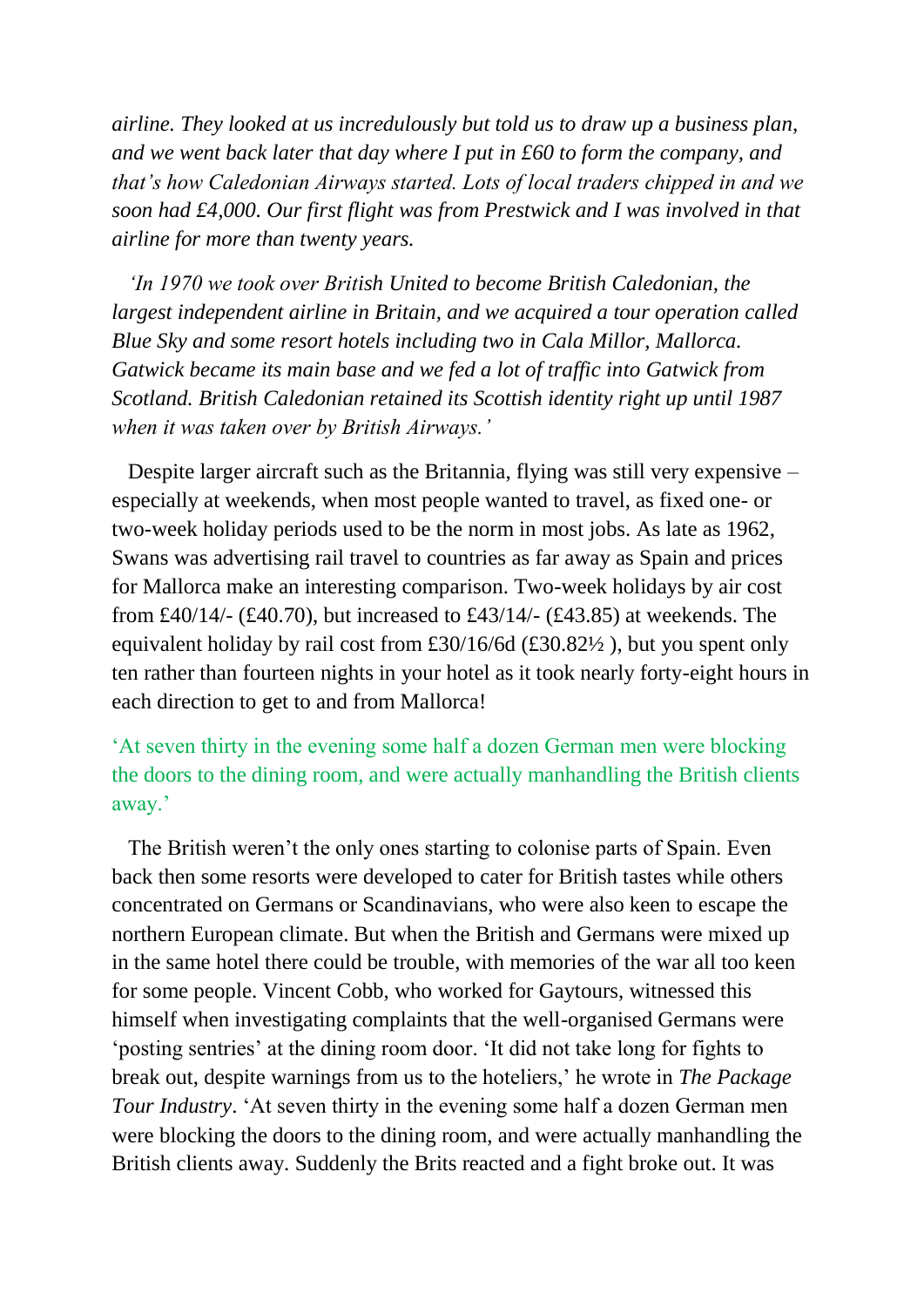bloody and quite vicious, and didn't stop until I persuaded the hotel owner to call the Guardia Civil.'

 Horizon, meanwhile, was growing rapidly and trying to stay ahead of its increasing number of competitors by finding new destinations. It was the first tour operator to discover Menorca, in 1956, but Ibiza had to wait for the simple reason that it didn't have an airport. Horizon also started to develop the Costa del Sol. Raitz commented that there was no problem getting a licence to fly to Malaga as no-one had ever heard of it! Such places could still be considered exotic in the 1950s/early 1960s, and Raitz liked to be photographed with celebrities or glamour girls. Package holidays were becoming sexy.

 But there were rogues around too, and the media began to report cases of people fleeced of their money or left stranded abroad when a company went bust. Although airlines had to apply for licences on tour operators' behalf, there was no requirement for holiday companies to safeguard people's money. The collapse of Fiesta Tours in July 1964 hit the headlines as it happened at the height of the summer season. TV crews turned up outside Fiesta's London headquarters to film its boss being confronted by angry crowds, and the travel industry launched a rescue mission.

 ABTA (originally the Association of British Travel Agents, now simply ABTA – The Travel Association) had been set up in 1950, but didn't include any tour operators until 1959. It co-ordinated the rescue, with Travel Club's Harry Chandler persuading other companies to follow his example by giving Fiesta customers any empty seats on his flights, with Fiesta's owner stumping up £7,500 of his own money. The rescue was a success, the reputation of package holiday operators was saved, and thoughts turned to preventing a recurrence of this situation in future.

 While all this was happening another tour operator was beginning its rapid growth, which would see it overtake Horizon and Universal Sky Tours to become the biggest kid on the block by the late 1960s. In 1958 it was running day trips to the Dutch bulbfields for £6, and Tom Gullick, its driving force, said: 'My happiest moment was standing at Rotterdam airport at the end of the day, watching the buses return from the bulbfields with the Dakota DC-3s lined up waiting to take our customers home. They were so happy because they had never believed they could afford to go abroad.'